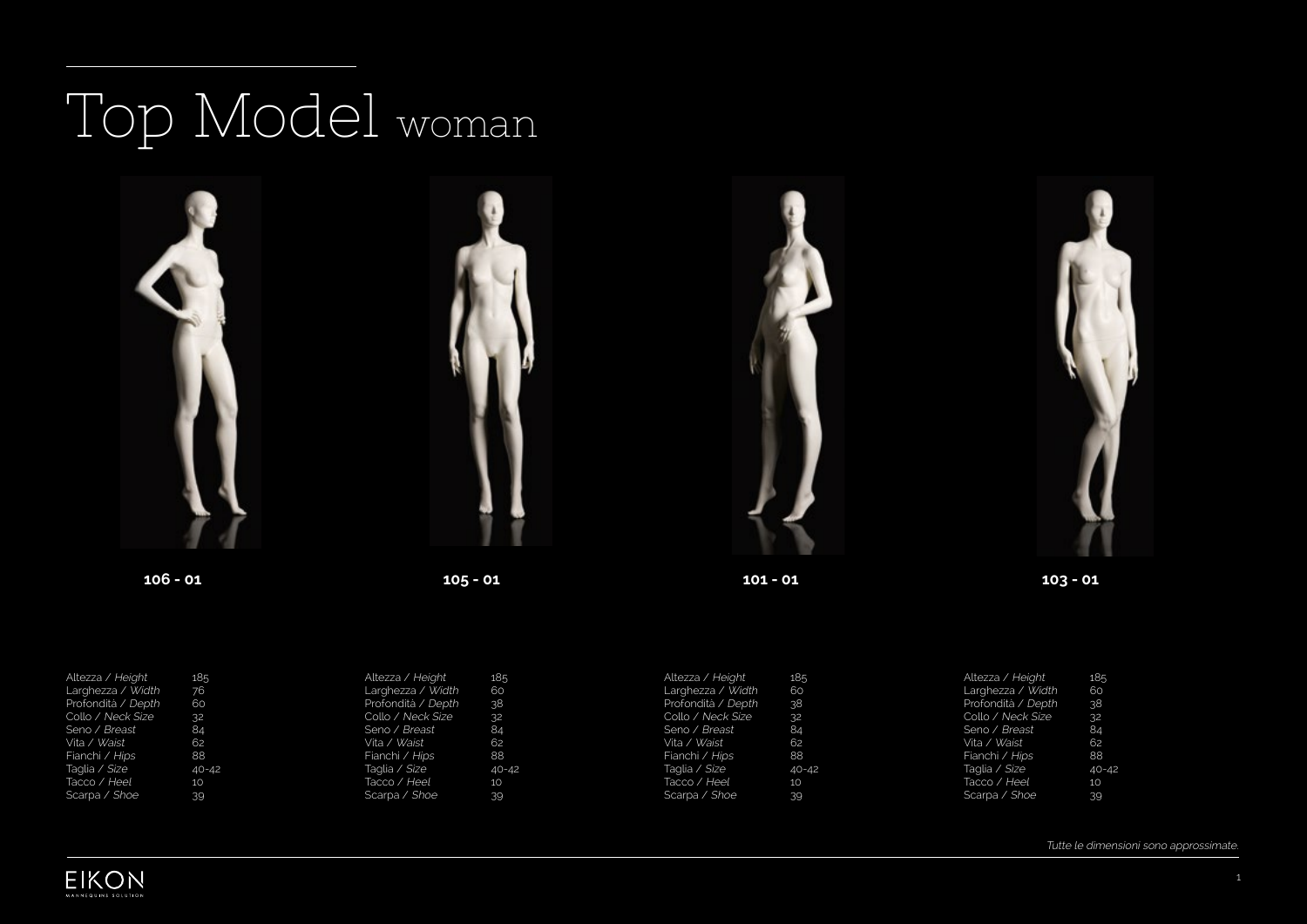## Top Model woman



| Altezza / Height    | 185       | Altezza / Height     | 185          | Altezza / Height   | 185       | Altezza / Height   | 185       |
|---------------------|-----------|----------------------|--------------|--------------------|-----------|--------------------|-----------|
| Larghezza / Width   | 60        | Larghezza / Width    | 60           | Larghezza / Width  | 40        | Larghezza / Width  | 60        |
| Profondità / Depth  | 38        | Profondità / Depth   | 38.          | Profondità / Depth | 65        | Profondità / Depth | 50        |
| Collo / Neck Size   | 32        | Collo / Neck Size    | $32^{\circ}$ | Collo / Neck Size  | 32        | Collo / Neck Size  | 32        |
| Seno / Breast       | 84        | Seno / Breast        | 84           | Seno / Breast      | 84        | Seno / Breast      | 84        |
| Vita / <i>Waist</i> | 62        | Vita / Waist         | 62           | Vita / Waist       | 62        | Vita / Waist       | 62        |
| Fianchi / Hips      | 88        | Fianchi / Hips       | 88           | Fianchi / Hips     | 88        | Fianchi / Hips     | 88        |
| Taglia / Size       | $40 - 42$ | Taqlia / <i>Size</i> | $40 - 42$    | Taglia / Size      | $40 - 42$ | Taglia / Size      | $40 - 42$ |
| Tacco / Heel        | 10        | Tacco / Heel         | <b>10</b>    | Tacco / Heel       | 10        | Tacco / Heel       | 10        |
| Scarpa / Shoe       | 39        | Scarpa / Shoe        | 39           | Scarpa / Shoe      | 39        | Scarpa / Shoe      | 39        |

Tutte le dimensioni sono approssimate.